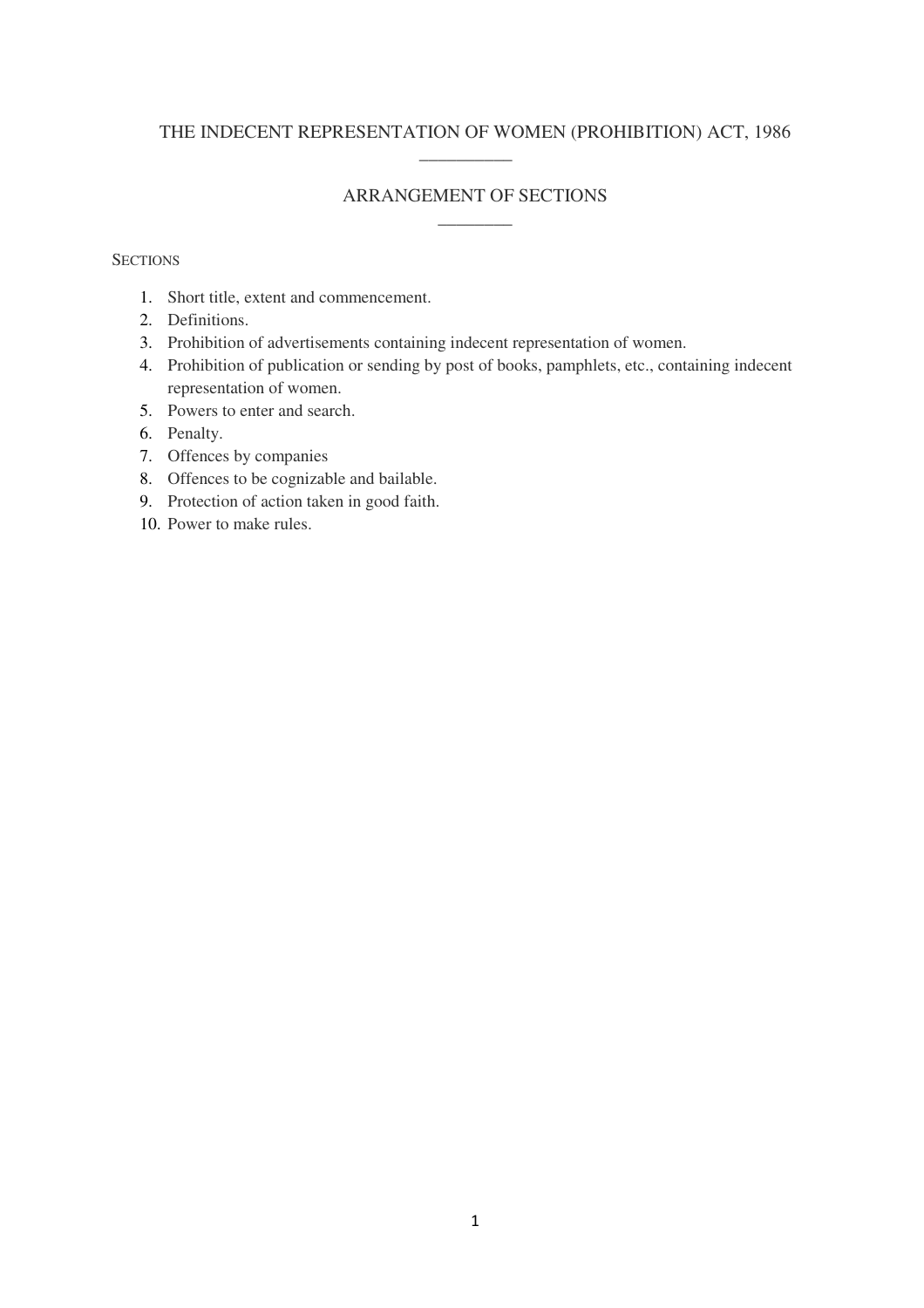#### THE INDECENT REPRESENTATION OF WOMEN (PROHIBITION) ACT, 1986

### ACT NO. 60 OF 1986

[23*rd December*, 1986.]

An Act to prohibit indecent representation of women through advertisements or in publications, writings, paintings, figures or in any other manner and for matters connected therewith or incidental thereto.

BE it enacted by Parliament in the Thirty-seventh Year of the Republic of India as follows:—

**1. Short title, extent and commencement.**—(*1*) This Act may be called the Indecent Representation of Women (Prohibition) Act, 1986.

(2) It extends to the whole of India,  $1***$ .

 $(3)$  It shall come into force on such date<sup>2</sup> as the Central Government may, by notification in the Official Gazette, appoint.

**2. Definitions.**—In this Act, unless the context otherwise requires,—

(*a*) "advertisement" includes any notice, circular, label, wrapper or other document and also includes any visible representation made by means of any light, sound, smoke or gas;

(*b*) "distribution" includes distribution by way of samples whether free or otherwise;

(*c*) "indecent representation of women" means the depiction in any manner of the figure of a woman, her form or body or any part thereof in such a way as to have the effect of being indecent, or derogatory to, or denigrating, women, or is likely to deprave, corrupt or injure the public morality or morals;

(*d*) "label" means any written, marked, stamped, printed or graphic matter, affixed to, or appearing upon, any package;

(*e*) "package" includes a box, carton, tin or other container;

(*f*) "prescribed" means prescribed by rules made under this Act.

**3. Prohibition of advertisements containing indecent representation of women.**—No person shall publish, or cause to be published, or arrange or take part in the publication or exhibition of, any advertisement which contains indecent representation of women in any form.

**4. Prohibition of publication or sending by post of books, pamphlets, etc., containing indecent representation of women.**—No person shall produce or cause to be produced, sell, let to hire, distribute, circulate or send by post any book, pamphlet, paper, slide, film, writing, drawing, painting, photograph, representation or figure which contains indecent representation of women in any form:

Provided that nothing in this section shall apply to—

l

(*a*) any book, pamphlet, paper, slide, film, writing, drawing, painting, photograph, representation or figure—

(*i*) the publication of which is proved to be justified as being for the public good on the ground that such book, pamphlet, paper, slide, film, writing, drawing, painting, photograph, representation or figure is in the interest of science, literature, art, or learning or other objects of general concern; or

(*ii*) which is kept or used *bona fide* for religious purposes;

<sup>1.</sup> The words "except the State of Jammu and Kashmir" omitted by Act 34 of 2019, s. 95 and the Fifth Schedule (w.e.f. 31-10- 2019).

<sup>2. 2</sup>nd October, 1987, *vide* notification No G.S.R. 821(E), dated 25th September, 1987, *see* Gazette of India, Extraordinary, Part II, sec. 3(*i*).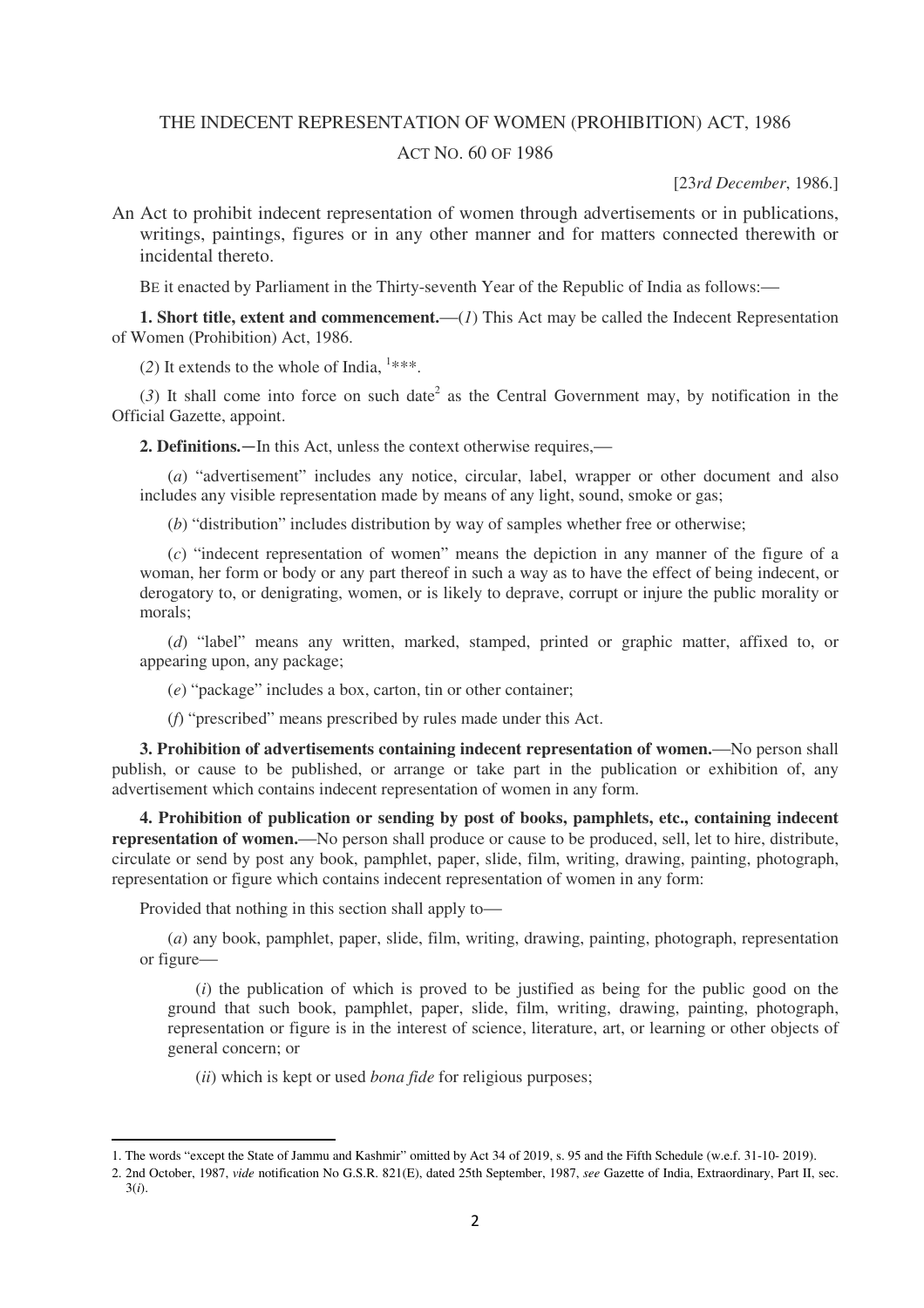(*b*) any representation sculptured, engraved, painted or otherwise represented on or in—

(*i*) any ancient monument within the meaning of the Ancient Monument and Archaeological Sites and Remains Act, 1958 (24 of 1958); or

(*ii*) any temple, or on any car used for the conveyance of idols, or kept or used for any religious purpose;

(*c*) any film in respect of which the provisions of Part II of the Cinematograph Act, 1952 (37 of 1952), will be applicable.

**5. Powers to enter and search**.—(*1*) Subject to such rules as may be prescribed, any Gazetted Officer authorised by the State Government may, within the local limits of the area for which he is so authorised,—

(*a*) enter and search at all reasonable times, with such assistance, if any, as he considers necessary, any place in which he has reason to believe that an offence under this Act has been or is being committed;

(*b*) seize any advertisement or any book, pamphlet, paper, slide film, writing, drawing, painting, photograph, representation or figure which he has reason to believe contravenes any of the provisions of this Act;

(*c*) examine any record, register, document or any other material object found in any place mentioned in clause (*a*) and seize the same if he has reason to believe that it may furnish evidence of the commission of an offence punishable under this Act:

Provided that no entry under this sub-section shall be made into a private dwelling house without a warrant:

Provided further that the power of seizure under this sub-section may be exercised in respect of any document, article or thing which contains any such advertisement, including the contents, if any, of such document, article or thing, if the advertisement cannot be separated by reason of its being embossed or otherwise from such document, article or thing without affecting the integrity, utility or saleable value thereof.

(*2*) The provisions of the Code of Criminal Procedure, 1973 (2 of 1974), shall, so far as may be, apply to any search or seizure under this Act as they apply to any search or seizure made under the authority of a warrant issued under section 94 of the said Code.

(*3*) Where any person seizes anything under clause (*b*) or clause (*c*) of sub-section (*1*), he shall, as soon as may be, inform the nearest Magistrate and take his orders as to the custody thereof.

**6. Penalty.**—Any person who contravenes the provisions of section 3 or section 4 shall be punishable on first conviction with imprisonment of either description for a term which may extend to two years, and with fine which may extend two thousand rupees, and in the event of a second or subsequent conviction with imprisonment for a term of not less than six months but which may extend to five years and also with a fine not less than ten thousand rupees but which may extend to one lakh rupees.

**7. Offences by companies.**—(*1*) Where an offence under this Act has been committed by a company, every person, who, at the time the offence was committed, was in charge of, and was responsible to, the company for the conduct of the business of the company, as well as the company, shall be deemed to be guilty of the offence and shall be liable to be proceeded against and punished accordingly:

Provided that nothing contained in this sub-section shall render any such person liable to any punishment, if he proves that the offence was committed without his knowledge or that he had exercised all due diligence to prevent the commission of such offence.

(*2*) Notwithstanding anything contained in sub-section (*1*), where any offence under this Act has been committed by a company and it is proved that the offence has been committed with the consent or connivance of, or is attributable to any neglect on the part of, any director, manager, secretary or other